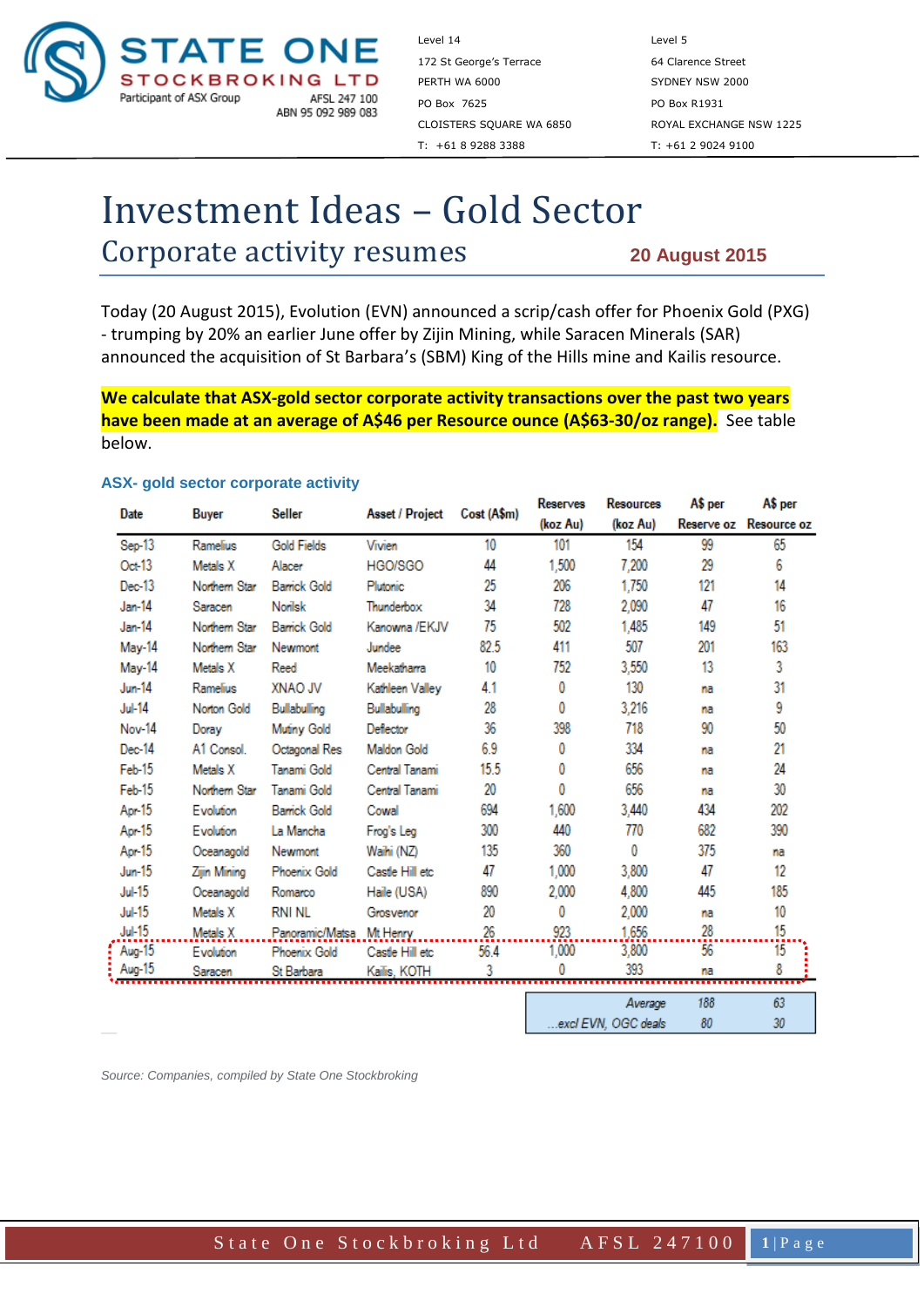

## **Potential for Corporate Activity with Blackham Resources (BLK)?**

We note that three of the more active acquirers of assets over the past couple of years -Metals X (MLX), Saracen Minerals (SAR), and Northern Star (NST) - all have operations surrounding Blackham Resources' (BLK) Matilda Gold Project (in the Northern Yilgarn region in Western Australia). At a m'cap of A\$31.8m and Resources of 4.658Moz Au, BLK is currently valued at A\$6.83/oz (significantly below average corporate activity valuations). **We believe that BLK - with a significant resource base and a 1.3Mtpa plant requiring modest capex (A\$25m) to refurbish - could be an attractive acquisition target for a number of regional producers.** BLK is our top-pick in the smaller-cap gold space. Our NPV/PER-derived target price of A\$0.36ps indicates some 125% upside potential.

### **Recommendation: Buy (Higher Risk).**

See Research Report: *"[A soon-to-be 100koz per annum gold producer](file://storesyd/users/dbrennan/Blackham%20(BLK)_20150813.pdf)",* 13 August 2015.



# **MLX, SAR, NST, BLK gold mine locations**

*Source: Google Maps, Companies, compiled by State One Stockbroking*